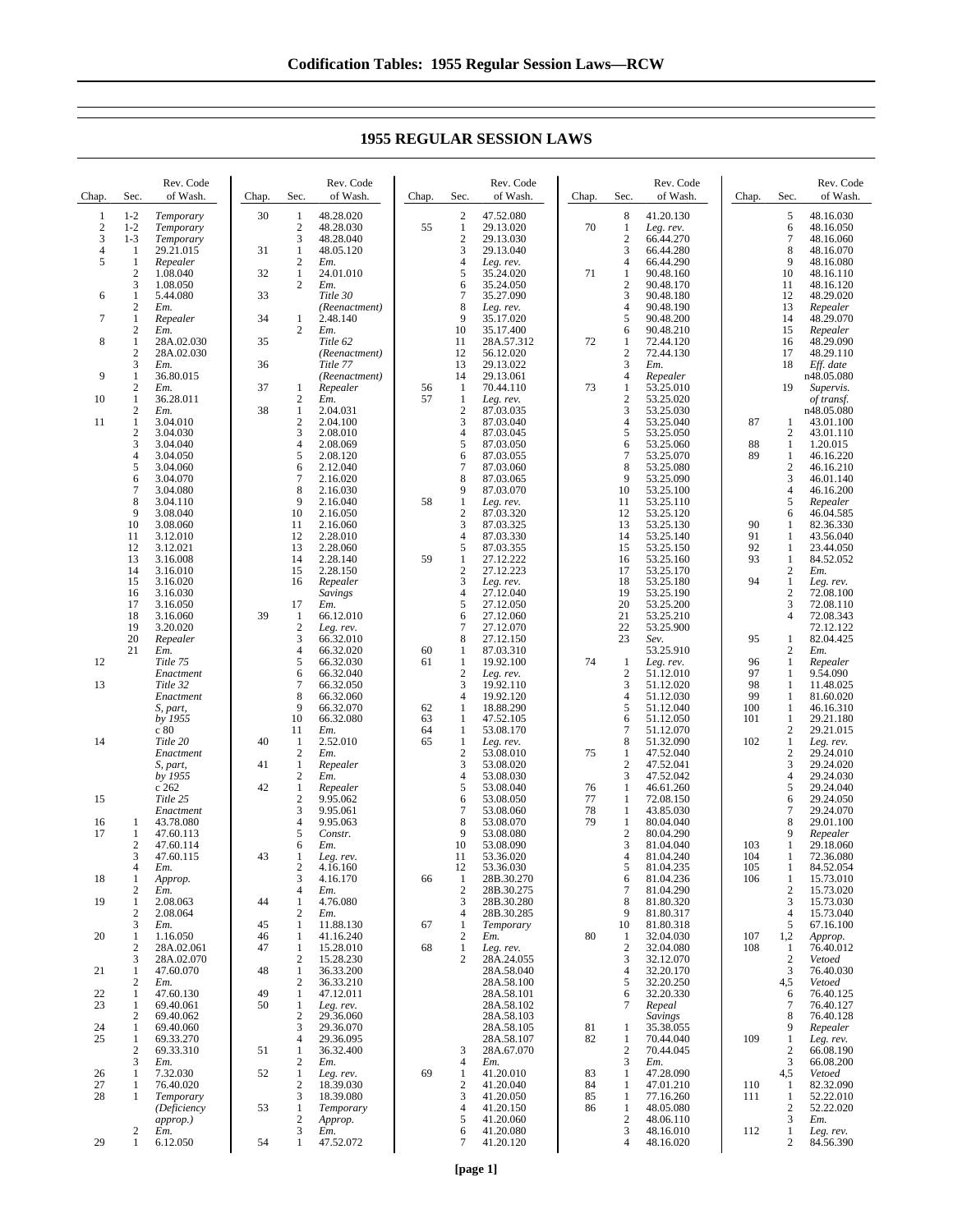**Codification Tables: 1955 Regular Session Laws—RCW**

| Chap.             | Sec.                               | Rev. Code<br>of Wash.                                        | Chap. | Sec.                                  | Rev. Code<br>of Wash.                                         | Chap.      | Sec.                                         | Rev. Code<br>of Wash.                                   | Chap.                    | Sec.                                    | Rev. Code<br>of Wash.                                      | Chap.      | Sec.                                       | Rev. Code<br>of Wash.                                         |
|-------------------|------------------------------------|--------------------------------------------------------------|-------|---------------------------------------|---------------------------------------------------------------|------------|----------------------------------------------|---------------------------------------------------------|--------------------------|-----------------------------------------|------------------------------------------------------------|------------|--------------------------------------------|---------------------------------------------------------------|
| 113<br>114        | 3<br>1<br>$\mathfrak{2}$<br>3<br>1 | 84.56.400<br>Leg. rev.<br>84.56.280<br>84.56.290<br>9.45.240 |       | 16<br>17<br>18<br>19<br>20            | 79.14.160<br>79.14.170<br>79.14.180<br>79.14.190<br>79.14.200 | 142        | 16<br>1<br>$\sqrt{2}$<br>3<br>$\overline{4}$ | Em.<br>76.04.170<br>76.04.210<br>76.04.223<br>76.04.224 | 153<br>154<br>155<br>156 | 1<br>2<br>1<br>1<br>1                   | 29.27.080<br>Repealer<br>11.56.110<br>8.04.092<br>8.04.097 | 172        | 8<br>9<br>10<br>1<br>$\overline{c}$        | 76.14.110<br>76.14.120<br>76.14.130<br>46.48.310<br>46.48.320 |
| 115               | 1<br>2                             | 76.08.030<br>76.08.080                                       |       | 21<br>22                              | 79.14.210<br>79.14.220                                        |            | 5<br>6                                       | 76.04.225<br>76.04.226                                  |                          | $\overline{c}$<br>3                     | 8.04.098<br>8.04.099                                       | 173        | 3<br>$\mathbf{1}$                          | 46.48.330<br>43.22.050                                        |
| 116<br>117        | 1<br>1<br>$\boldsymbol{2}$         | 76.12.120<br>47.10.020<br>47.10.160                          | 132   | 23<br>24<br>$\mathbf{1}$              | 79.14.900<br>Repealer<br>28A.45.010                           |            | $\overline{7}$<br>8<br>9                     | 76.04.227<br>76.04.230<br>Leg. rev.                     |                          | 4<br>5<br>6                             | 8.04.112<br>8.04.114<br>8.04.010                           | 174<br>175 | $\sqrt{2}$<br>$\mathbf{1}$<br>$\mathbf{1}$ | Em.<br>88.28.055<br>28B.10.215                                |
| 118               | 3<br>1                             | Em.<br>Repealer                                              | 133   | 1<br>$\boldsymbol{2}$                 | Repealer<br>9.95.010                                          |            | 10<br>11                                     | 76.04.250<br>76.04.260                                  | 157                      | 1<br>$\overline{2}$                     | Leg. rev.<br>28A.19.010                                    | 176        | $\mathfrak{2}$<br>$\mathbf{1}$             | 28B.10.220<br>2.08.061                                        |
| 119<br>120<br>121 | 1<br>1<br>$\mathbf{1}$             | 83.56.320<br>84.12.360<br>76.01.010                          |       | 3<br>4<br>5                           | 9.95.020<br>9.95.030<br>9.95.040                              |            | 12<br>13<br>14                               | 76.04.270<br>76.04.320<br>76.04.360                     |                          | 3<br>4<br>5                             | 28A.19.020<br>28A.19.030<br>36.16.030                      | 177        | $\mathfrak{2}$<br>3<br>$\mathbf{1}$        | Vetoed<br>Em.<br>46.48.022                                    |
|                   | $\mathfrak{2}$<br>3                | 76.01.020<br>76.01.030                                       |       | 6<br>$\overline{7}$                   | 9.95.050<br>9.95.060                                          | 143        | 15<br>$\mathbf{1}$                           | Sev.<br>23.52.051                                       |                          | 6<br>$\overline{7}$                     | 36.16.040<br>36.16.050                                     |            | $\boldsymbol{2}$<br>3                      | 46.48.090<br>46.48.100                                        |
| 122               | 1<br>$\sqrt{2}$<br>$\mathfrak{Z}$  | Leg. rev.<br>33.48.010<br>33.48.020                          |       | 8<br>9<br>10                          | 9.95.070<br>9.95.080<br>9.95.090                              |            | $\sqrt{2}$<br>3<br>$\overline{4}$            | 23.52.053<br>23.52.055<br>Repealer                      |                          | 8<br>9<br>10                            | 36.16.060<br>36.22.010<br>36.32.060                        | 178        | $\overline{4}$<br>5<br>1                   | 46.48.024<br>46.61.430<br>47.22.020                           |
|                   | 4<br>5<br>6                        | 33.48.030<br>33.48.040<br>33.48.050                          |       | 11<br>12<br>13                        | 9.95.100<br>9.95.110<br>9.95.120                              | 144        | $\mathbf{1}$<br>$\sqrt{2}$<br>3              | 69.30.010<br>69.30.020<br>69.30.030                     |                          | 11<br>12<br>13                          | 42.08.100<br>28A.19.040<br>28A.19.050                      | 179        | 1<br>$\mathfrak{2}$<br>3                   | Leg. rev.<br>47.24.010<br>47.24.020                           |
|                   | 7<br>8                             | 33.48.060<br>33.48.070                                       |       | 14<br>15                              | 9.95.130<br>9.95.140                                          |            | $\overline{4}$<br>5                          | 69.30.040<br>69.30.050                                  |                          | 14<br>15                                | 28A.57.326<br>28A.19.080                                   | 180        | $\overline{4}$<br>$\mathbf{1}$             | 47.36.060<br>66.20.060                                        |
|                   | 9<br>10<br>11                      | 33.48.080<br>33.48.090<br>33.48.100                          |       | 16<br>17<br>18                        | 9.95.150<br>9.95.160<br>9.95.190                              |            | 6<br>$\overline{7}$<br>8                     | 69.30.060<br>69.30.070<br>69.30.080                     |                          | 16<br>17<br>18                          | 28A.19.090<br>28A.20.010<br>Leg. rev.                      | 181        | $\mathbf{1}$<br>$\mathfrak{2}$<br>3        | 29.01.140<br>Leg. rev.<br>29.10.010                           |
|                   | 12<br>13                           | 33.48.110<br>33.48.120                                       | 134   | 1<br>$\overline{2}$                   | 52.16.020<br>52.16.061                                        |            | 9<br>10                                      | 69.30.090<br>69.30.100                                  |                          | 19<br>20                                | 28A.20.020<br>28A.20.030                                   |            | 4<br>5                                     | 29.10.020<br>29.10.030                                        |
| 123               | 14<br>15<br>1                      | 33.48.130<br>33.48.140<br>28B.10.400                         | 135   | 3<br>$\mathbf{1}$<br>$\mathbf{2}$     | 52.16.070<br>70.44.020<br>70.44.015                           |            | 11<br>12<br>13                               | 69.30.110<br>69.30.120<br>69.30.130                     |                          | 21<br>22<br>23                          | 28A.20.040<br>28.19.130<br>28.19.140                       |            | 6<br>7<br>8                                | Leg. rev.<br>29.59.010<br>29.04.010                           |
|                   | $\mathfrak{2}$<br>3                | 28B.10.405<br>28B.10.410                                     | 136   | 3<br>1                                | Em.<br>Leg. rev.                                              |            | 14<br>15                                     | 69.30.140<br>Sev.                                       |                          | 24<br>25                                | 28A.20.053<br>28A.20.055                                   | 182        | 9<br>$\mathbf{1}$                          | 29.59.070<br>66.08.028                                        |
| 124               | 4<br>1<br>$\boldsymbol{2}$         | 28B.10.415<br>Leg. rev.<br>54.04.070                         |       | $\overline{c}$<br>3<br>$\overline{4}$ | 72.06.050<br>72.06.060<br>72.06.070                           | 145<br>146 | $\mathbf{1}$<br>$\mathbf{1}$                 | 69.30.900<br>35.22.350<br>46.60.020                     |                          | 26<br>27<br>28                          | 28.19.150<br>28.19.160<br>28.19.170                        | 183        | $\mathbf{1}$<br>$\boldsymbol{2}$<br>3      | 9.95.280<br>9.95.290<br>9.95.300                              |
|                   | 3<br>4<br>5                        | 54.04.080<br>54.04.090<br>54.12.080                          | 137   | 5<br>6<br>1                           | 72.06.080<br>72.06.090<br>82.08.030                           |            | $\sqrt{2}$<br>3<br>$\overline{4}$            | 46.44.092<br>46.60.150<br>46.60.170                     |                          | 29<br>30<br>31                          | 28.19.110<br>28A.19.430<br>28.19.120                       | 184<br>185 | $\mathbf{1}$<br>1<br>$\sqrt{2}$            | 79.08.170<br>46.44.095<br>46.44.096                           |
|                   | 6<br>7                             | 54.12.090<br>54.24.010                                       | 138   | $\overline{c}$<br>$\mathbf{1}$        | 82.12.030<br>19.48.020                                        |            | 5<br>6                                       | 46.61.195<br>47.36.110                                  |                          | 32<br>33                                | 28.19.190<br>Sev.                                          | 186        | $\mathbf{1}$<br>$\sqrt{2}$                 | 65.16.090<br>65.16.095                                        |
| 125               | 1<br>$\overline{2}$<br>3           | Leg. rev.<br>80.24.010<br>80.24.020                          | 139   | $\mathbf{1}$<br>$\overline{2}$<br>3   | 82.50.010<br>82.50.020<br>82.50.030                           | 147        | $\tau$<br>$\mathbf{1}$<br>$\boldsymbol{2}$   | Em.<br>47.28.050<br>47.28.130                           | 158                      | 34<br>1<br>$\overline{c}$               | Repealer<br>49.64.010<br>49.64.020                         | 187        | 3<br>1                                     | Sev.<br>n65.16.090<br>Leg. rev.                               |
|                   | 4<br>5                             | 81.24.010<br>81.24.020                                       |       | 4<br>5                                | 82.50.040<br>82.50.050                                        | 148        | $\mathbf{1}$<br>$\sqrt{2}$                   | Leg. rev.<br>29.45.050                                  | 159<br>160               | 1<br>1                                  | 2.08.065<br>64.24.010                                      |            | 2<br>3                                     | 28A.47.055<br>28.41.060                                       |
|                   | 6<br>7<br>8                        | 81.24.030<br>81.24.040<br>81.24.050                          |       | 6<br>$\tau$<br>8                      | 82.50.060<br>82.50.070<br>82.50.080                           |            | 3<br>$\overline{4}$<br>5                     | 29.45.060<br>29.54.030<br>29.54.045                     |                          | $\boldsymbol{2}$<br>3<br>$\overline{4}$ | 64.24.020<br>64.24.030<br>64.24.040                        |            | $\overline{4}$<br>5<br>6                   | 28.41.070<br>28.41.075<br>Leg. rev.                           |
|                   | 9<br>10                            | 81.68.050<br>81.84.040                                       |       | 9<br>10                               | 82.50.090<br>82.50.100                                        | 149        | 6<br>1                                       | 29.54.035<br>18.22.010                                  | 161                      | 5<br>1                                  | 64.24.050<br>47.28.025                                     |            | 7<br>8                                     | 28.41.080<br>28.41.090                                        |
| 126               | 11<br>1<br>$\mathfrak{2}$          | Em.<br>33.24.030<br>33.24.070                                |       | 11<br>12<br>13                        | 82.50.110<br>82.50.120<br>82.50.130                           |            | $\overline{2}$<br>3<br>$\overline{4}$        | 18.22.040<br>Leg. rev.<br>18.22.050                     | 162<br>163               | 2<br>$\mathbf{1}$<br>1                  | 47.28.026<br>1.12.025<br>27.16.010                         | 188<br>189 | 9<br>1<br>1                                | 28A.45.040<br>13.04.105<br>82.44.040                          |
| 127               | 3<br>-1                            | 33.24.095<br>9.79.080                                        |       | 14<br>15                              | 82.50.140<br>82.50.150                                        |            | 5<br>6                                       | 18.22.070<br>18.22.120                                  |                          | $\overline{c}$<br>3                     | 27.16.020<br>27.16.040                                     | 190        | $\mathbf{1}$<br>2                          | 16.54.010<br>16.54.020                                        |
| 128               | 1<br>$\mathfrak{2}$<br>3           | 72.64.060<br>72.64.070<br>72.64.080                          |       | 16<br>17<br>18                        | 82.50.160<br>82.50.170<br>82.50.180                           |            | $\tau$<br>8<br>9                             | Leg. rev.<br>18.22.140<br>18.22.150                     | 164                      | 4<br>5<br>1                             | 27.16.050<br>27.16.060<br>81.92.160                        | 191        | 3<br>$\mathbf{1}$<br>$\sqrt{2}$            | 16.54.030<br>15.66.010<br>15.66.020                           |
| 129               | 4<br>5<br>1                        | 72.64.090<br>Repealer<br>36.21.040                           |       | 19<br>20<br>21                        | 82.50.190<br>82.50.900<br>Leg. rev.                           |            | 10<br>11<br>12                               | 18.22.220<br>18.22.185<br>18.22.230                     | 165                      | 1<br>2                                  | 81.94.130<br>81.44.065<br>Em.                              |            | 3<br>$\overline{4}$<br>5                   | 15.66.030<br>15.66.040<br>15.66.050                           |
|                   | 2<br>3                             | 36.21.050<br>36.21.060                                       |       | 22<br>23                              | 46.16.080<br>46.16.100                                        |            | 13<br>14                                     | 18.22.191<br>18.22.215                                  | 166                      | 1<br>$\overline{c}$                     | 47.56.250<br>Em.                                           |            | 6<br>7                                     | 15.66.060<br>15.66.070                                        |
| 130               | $\overline{4}$<br>5<br>1           | 36.21.070<br>36.21.080<br>Special                            |       | 24<br>25<br>26                        | 46.16.110<br>82.44.060<br>Repealer                            |            | 15<br>16                                     | Repealer<br>Sev.<br>18.22.910                           | 167                      | 1<br>2<br>3                             | Leg. rev.<br>29.36.010<br>29.36.020                        |            | 8<br>9<br>10                               | 15.66.080<br>15.66.090<br>15.66.100                           |
|                   |                                    | nTitle 79<br>Digest                                          | 140   | $\mathbf{1}$<br>$\sqrt{2}$            | 43.01.040<br>43.01.041                                        | 150        | 1<br>$\sqrt{2}$                              | 14.20.010<br>14.20.020                                  |                          | 4<br>5                                  | 29.36.030<br>29.36.040                                     |            | 11<br>12                                   | 15.66.110<br>15.66.120                                        |
|                   | 2                                  | Special<br>nTitle 79<br>Digest                               |       | 3<br>$\overline{4}$<br>5              | 43.01.042<br>43.01.043<br>Sev.                                |            | 3<br>$\overline{4}$<br>5                     | 14.20.030<br>14.20.040<br>14.20.050                     |                          | 6<br>$\overline{7}$<br>8                | 29.36.050<br>29.36.060<br>Vetoed                           |            | 13<br>14<br>15                             | 15.66.130<br>15.66.140<br>15.66.150                           |
| 131               | 1<br>$\mathfrak{2}$<br>3           | 79.14.010<br>79.14.020<br>79.14.030                          | 141   | 1<br>$\overline{2}$<br>3              | 11.84.010<br>11.84.020<br>11.84.030                           |            | 6<br>$\tau$<br>8                             | 14.20.060<br>14.20.070<br>14.20.080                     | 168                      | 9<br>1<br>2                             | Em.<br>Leg. rev.<br>29.33.210                              |            | 16<br>17<br>18                             | 15.66.160<br>15.66.170                                        |
|                   | 4<br>5                             | 79.14.040<br>79.14.050                                       |       | $\overline{4}$<br>5                   | 11.84.040<br>11.84.050                                        |            | 9<br>10                                      | 14.20.090<br>14.20.100                                  |                          | 3<br>4                                  | 29.33.220<br>29.45.020                                     |            | 19<br>20                                   | 15.66.180<br>15.66.190<br>15.66.200                           |
|                   | 6<br>7<br>8                        | 79.14.060<br>79.14.070<br>79.14.080                          |       | 6<br>$\overline{7}$<br>8              | 11.84.060<br>11.84.070<br>11.84.080                           | 151        | 11<br>12<br>-1                               | 14.04.250<br>82.48.100<br>29.13.010                     | 169<br>170               | 5<br>1<br>1                             | 29.59.020<br>29.18.035<br>27.04.035                        |            | 21<br>22<br>23                             | 15.66.210<br>15.66.220<br>15.66.230                           |
|                   | 9<br>10                            | 79.14.090<br>79.14.100                                       |       | 9<br>10                               | 11.84.090<br>11.84.100                                        | 152        | $\mathbf{1}$<br>$\sqrt{2}$                   | 47.56.310<br>47.56.320                                  | 171                      | 1<br>$\overline{2}$                     | 76.14.040<br>76.14.050                                     |            | 24<br>25                                   | 15.66.240<br>15.66.250                                        |
|                   | 11<br>12<br>13                     | 79.14.110<br>79.14.120<br>79.14.130                          |       | 11<br>12<br>13                        | 11.84.110<br>11.84.120<br>11.84.130                           |            | 3<br>$\overline{4}$<br>5                     | 47.56.340<br>47.56.330<br>47.56.343                     |                          | 3<br>$\overline{4}$<br>5                | 76.14.060<br>76.14.070<br>76.14.080                        |            | 26<br>27<br>28                             | 15.66.260<br>15.66.270<br>15.66.910                           |
|                   | 14<br>15                           | 79.14.140<br>79.14.150                                       |       | 14<br>15                              | 11.84.900<br>11.84.910                                        |            | 6<br>7                                       | 47.56.345<br>Em.                                        |                          | 6<br>7                                  | 76.14.090<br>76.14.100                                     | 192        | 29<br>1                                    | 15.66.900<br>43.74.900                                        |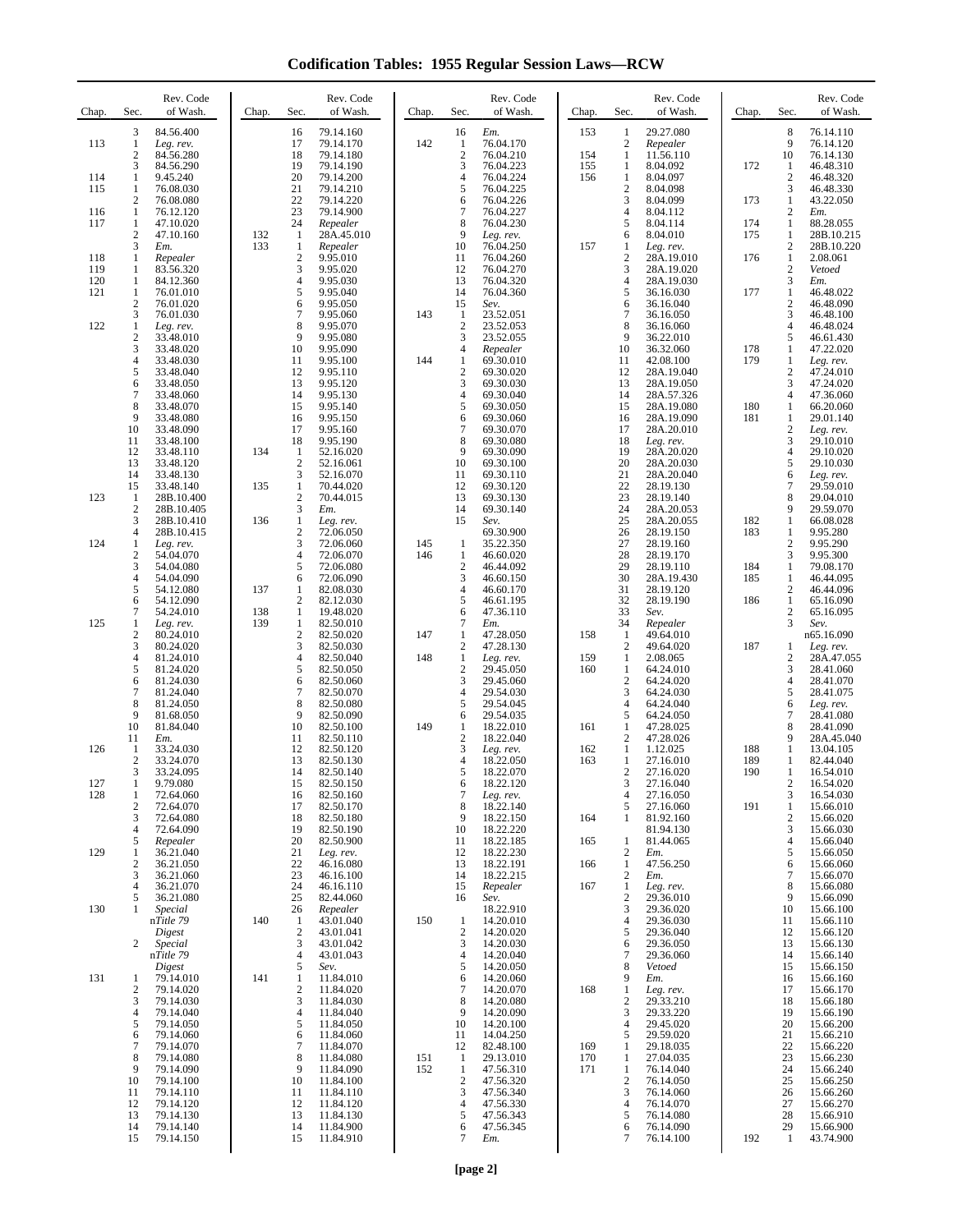**Codification Tables: 1955 Regular Session Laws—RCW**

| Chap.      | Sec.                          | Rev. Code<br>of Wash.                            | Chap.      | Sec.                                  | Rev. Code<br>of Wash.                            | Chap.      | Sec.                                       | Rev. Code<br>of Wash.                            | Chap.      | Sec.                                       | Rev. Code<br>of Wash.                            | Chap.      | Sec.                                         | Rev. Code<br>of Wash.                            |
|------------|-------------------------------|--------------------------------------------------|------------|---------------------------------------|--------------------------------------------------|------------|--------------------------------------------|--------------------------------------------------|------------|--------------------------------------------|--------------------------------------------------|------------|----------------------------------------------|--------------------------------------------------|
|            | $\overline{c}$<br>3<br>4<br>5 | 43.74.005<br>43.74.010<br>43.74.015<br>43.74.020 |            | 5<br>6<br>$\tau$<br>8                 | 18.72.050<br>18.72.060<br>18.72.070<br>18.72.080 | 209        | 11<br>12<br>$\mathbf{1}$<br>$\overline{2}$ | 47.58.090<br>47.58.910<br>50.20.120<br>Eff. date | 223<br>224 | 2<br>$\mathbf{1}$<br>1<br>$\boldsymbol{2}$ | 43.43.175<br>41.24.030<br>43.01.072<br>43.01.073 |            | $\boldsymbol{2}$<br>3<br>$\overline{4}$<br>5 | 60.28.020<br>60.28.030<br>60.28.040<br>60.28.050 |
|            | 6<br>7<br>8                   | 43.74.025<br>43.74.040<br>43.74.030              |            | 9<br>10<br>11                         | 18.72.090<br>18.72.100<br>18.72.110              | 210<br>211 | -1<br>$\overline{2}$<br>1                  | 38.52.110<br>Repealer<br>19.77.010               | 225        | 3<br>4<br>1                                | 43.01.074<br>43.01.075<br>79.40.070              |            | 6<br>7<br>8                                  | 60.28.060<br>Repealer<br>Sev.                    |
|            | 9<br>10                       | 43.74.035<br>43.74.065                           |            | 12<br>13                              | 18.72.120<br>18.72.130                           |            | $\overline{2}$<br>3                        | 19.77.020<br>19.77.030                           | 226        | $\overline{2}$<br>1                        | 19.12.070<br>43.79.350                           |            | 9                                            | 60.28.900<br>Em.                                 |
|            | 11<br>12                      | 43.74.075<br>43.74.080                           |            | 14<br>15                              | 18.72.140<br>18.72.150                           |            | $\overline{4}$<br>5                        | 19.77.040<br>19.77.050                           |            | $\boldsymbol{2}$<br>3                      | 43.79.360<br>43.79.370                           | 237<br>238 | $\mathbf{1}$<br>$\mathbf{1}$                 | 7.48.140<br>Leg. rev.                            |
|            | 13<br>14<br>15                | 43.74.090<br>Repealer<br>Sev.                    |            | 16<br>17<br>18                        | 18.72.160<br>18.72.170<br>18.72.180              |            | 6<br>$\overline{7}$<br>8                   | 19.77.060<br>19.77.070<br>19.77.080              | 227        | $\overline{4}$<br>5<br>1                   | Approp.<br>Em.<br>15.16.420                      |            | $\sqrt{2}$<br>3<br>$\overline{4}$            | 15.36.010<br>15.36.020<br>15.36.030              |
| 193        | -1<br>$\overline{2}$          | 69.24.130<br>69.24.140                           |            | 19<br>20                              | 18.72.190<br>18.72.200                           |            | 9<br>10                                    | 19.77.090<br>19.77.100                           |            | $\overline{c}$<br>3                        | 15.16.430<br>15.16.440                           |            | 5<br>6                                       | 15.36.040<br>15.36.050                           |
|            | 3<br>4<br>5                   | 69.24.150<br>69.24.160<br>69.24.170              |            | 21<br>22<br>23                        | 18.72.210<br>18.72.220<br>18.72.230              |            | 11<br>12<br>13                             | 19.77.110<br>19.77.120<br>19.77.130              | 228        | 1<br>$\overline{c}$<br>3                   | 81.40.120<br>81.40.130<br>81.40.140              |            | 7<br>8<br>9                                  | 15.36.060<br>15.36.080<br>15.36.090              |
|            | 6<br>7                        | 69.24.180<br>69.24.190                           |            | 24<br>25                              | 18.72.240<br>18.72.250                           |            | 14<br>15                                   | 19.77.140<br>19.77.150                           | 229<br>230 | 1<br>1                                     | 28B.20.394<br>72.16.010                          |            | 10<br>11                                     | 15.36.110<br>Leg. rev.                           |
|            | 8<br>9                        | 69.24.200<br>69.24.210                           |            | 26<br>27                              | 18.72.260<br>18.72.270                           |            | 16<br>17<br>18                             | 19.77.900<br>19.77.910                           | 231        | 2<br>$\mathbf{1}$                          | 72.20.010<br>Special                             |            | 12<br>13                                     | 15.36.120<br>15.36.130                           |
|            | 10<br>11<br>12                | 69.24.220<br>69.24.230<br>69.24.240              |            | 28<br>29<br>30                        | 18.72.280<br>18.72.290<br>18.72.300              |            | 19                                         | Vetoed<br>Eff. date<br>n19.77.010                |            | $\overline{c}$                             | nTitle 79<br>Digest<br>Special                   |            | 14<br>15<br>16                               | 15.36.140<br>15.36.150<br>15.36.155              |
|            | 13<br>14                      | 69.24.250<br>69.24.260                           |            | 31<br>32                              | 18.72.310<br>18.72.320                           |            | 20                                         | Sev.<br>19.77.920                                |            |                                            | nTitle 79<br>Digest                              |            | 17<br>18                                     | 15.36.160<br>15.36.165                           |
|            | 15<br>16<br>17                | 69.24.270<br>69.24.280<br>69.24.290              |            | 33<br>34<br>35                        | 18.72.330<br>Leg. rev.<br>18.71.040              | 212        | 21<br>-1<br>$\boldsymbol{2}$               | Repealer<br>75.08.040<br>75.28.040               |            | 3                                          | Special<br>nTitle 79<br>Digest                   |            | 19<br>20<br>21                               | 15.36.170<br>15.36.175<br>15.36.180              |
|            | 18<br>19                      | 69.24.300<br>69.24.310                           |            | 36<br>37                              | 18.71.080<br>Leg. rev.                           |            | 3<br>$\overline{4}$                        | 75.28.060<br>75.28.090                           | 232        | 1<br>$\overline{c}$                        | 13.20.010<br>13.20.020                           |            | $22\,$<br>23                                 | 15.36.185<br>15.36.190                           |
|            | 20<br>21<br>22                | 69.24.320<br>69.24.330<br>69.24.340              |            | 38<br>39<br>40                        | 18.71.120<br>18.71.130<br>18.71.140              |            | 5<br>6<br>$\overline{7}$                   | 75.28.255<br>Vetoed<br>75.24.090                 |            | 3<br>$\overline{4}$<br>5                   | 13.20.030<br>13.20.040<br>13.20.050              |            | 24<br>25<br>26                               | 15.36.195<br>15.36.200<br>15.36.205              |
|            | 23<br>24                      | 69.24.350<br>69.24.360                           |            | 41<br>42                              | 18.71.150<br>18.71.160                           |            | 8<br>9                                     | 75.28.280<br>75.28.281                           | 233        | 6<br>1                                     | Em.<br>15.48.900                                 |            | 27<br>28                                     | 15.36.210<br>15.36.215                           |
|            | 25<br>26<br>27                | 69.24.370<br>69.24.380<br>69.24.390              |            | 43<br>44<br>45                        | 18.71.170<br>18.71.180<br>Approp.                |            | 10<br>11<br>12                             | 75.28.282<br>75.28.300<br>75.32.030              |            | $\boldsymbol{2}$<br>3<br>$\overline{4}$    | 15.48.010<br>15.48.020<br>15.48.030              |            | 29<br>30<br>31                               | 15.36.220<br>15.36.225<br>15.36.230              |
|            | 28<br>29                      | 69.24.400<br>69.24.410                           |            | 46                                    | Sev.<br>18.72.900                                |            | 13<br>14                                   | 75.32.051<br>Repealer                            |            | 5<br>6                                     | 15.48.040<br>15.48.050                           |            | 32<br>33                                     | 15.36.235<br>15.36.240                           |
|            | 30<br>31<br>32                | 69.24.420<br>69.24.430<br>69.24.440              | 203        | 47<br>48<br>1                         | Repealer<br>18.72.910<br>47.56.042               |            | 15<br>16                                   | Sev.<br>n75.98.040<br>Em.                        |            | $\tau$<br>8<br>9                           | 15.48.060<br>15.48.070<br>15.48.080              |            | 34<br>35<br>36                               | 15.36.245<br>15.36.250<br>15.36.255              |
|            | 33<br>34                      | 69.24.450<br>69.24.900                           | 204<br>205 | 1<br>1                                | 14.04.310<br>11.20.070                           | 213        | -1<br>$\boldsymbol{2}$                     | Leg. rev.<br>8.04.070                            |            | 10<br>11                                   | 15.48.090<br>15.48.100                           |            | 37<br>38                                     | 15.36.260<br>15.36.265                           |
|            | 35<br>36                      | Sev.<br>69.24.910<br>Repealer                    |            | $\boldsymbol{2}$<br>3<br>4            | 11.12.070<br>11.28.070<br>Leg. rev.              |            | 3<br>$\overline{4}$<br>5                   | 8.04.080<br>8.04.090<br>8.04.100                 |            | 12<br>13<br>14                             | 15.48.110<br>15.48.120<br>15.48.130              |            | 39<br>40<br>41                               | 15.36.270<br>15.36.280<br>15.36.290              |
| 194        | -1<br>2                       | 36.76.140<br>Em.                                 |            | 5<br>6                                | 11.68.010<br>11.68.020                           | 214        | 6<br>-1                                    | Vetoed<br>28B.70.010                             |            | 15<br>16                                   | 15.48.132<br>15.48.134                           |            | 42<br>43                                     | 15.36.300<br>15.36.310                           |
| 195        | 1<br>2,3<br>$\overline{4}$    | 72.01.020<br>Repealer<br>72.01.040               |            | 7<br>8<br>9                           | 11.68.030<br>11.28.280<br>11.68.040              |            | $\overline{2}$<br>3<br>$\overline{4}$      | 28B.70.020<br>28B.70.030<br>28B.70.040           |            | 17<br>18<br>19                             | 15.48.136<br>15.48.138<br>15.48.140              |            | 44<br>45<br>46                               | 15.36.320<br>15.36.325<br>15.36.330              |
|            |                               | 72.01.050<br>72.01.100                           |            | 10<br>11                              | 11.52.010<br>11.52.020                           |            | 5<br>6                                     | 28B.70.050<br>Approp.                            |            | 20<br>21                                   | 15.48.150<br>15.48.160                           |            | 47<br>48                                     | 15.36.335<br>15.36.340                           |
|            |                               | 72.01.140<br>72.01.150<br>72.01.170              |            | 12<br>13<br>14                        | 11.56.025<br>11.76.040<br>11.88.050              | 215        | 1<br>$\boldsymbol{2}$<br>3                 | 29.64.010<br>29.64.020<br>29.64.030              |            | 22<br>23<br>24                             | 15.48.165<br>15.48.170<br>15.48.175              |            | 49<br>50<br>51                               | 15.36.345<br>15.36.350<br>15.36.355              |
|            | 5<br>6                        | 72.01.320<br>Repealer                            | 206        | 15<br>1                               | 11.92.040<br>44.24.020                           |            | 4<br>5                                     | 29.64.040<br>29.64.050                           |            | 25<br>26                                   | 15.48.180<br>15.48.190                           |            | 52<br>53                                     | 15.36.360<br>15.36.365                           |
| 196        | 1<br>2<br>3                   | Leg. rev.<br>84.36.005<br>84.36.010              |            | $\overline{c}$<br>3<br>$\overline{4}$ | 44.24.060<br>44.24.070<br>44.28.010              |            | 6<br>$\overline{7}$<br>8                   | 29.64.060<br>29.64.070<br>29.64.900              |            | 27<br>28<br>29                             | 15.48.200<br>15.48.205<br>15.48.210              |            | 54<br>55<br>56                               | 15.36.370<br>15.36.375<br>15.36.380              |
|            | 4<br>5                        | 84.36.020<br>84.36.030                           |            | 5<br>6                                | 44.28.020<br>44.28.030                           | 216        | -1<br>$\overline{2}$                       | 79.24.400<br>79.24.410                           |            | 30<br>31                                   | 15.48.220<br>15.48.230                           |            | 57<br>58                                     | 15.36.385<br>15.36.390                           |
|            | 6<br>7<br>8                   | 84.36.040<br>84.36.050<br>84.36.060              |            | $\tau$<br>8<br>9                      | 44.28.050<br>44.28.110<br>44.28.140              | 217        | 3<br>$\mathbf{1}$<br>$\overline{2}$        | Em.<br>60.14.010<br>60.14.020                    |            | 32<br>33<br>34                             | 15.48.240<br>15.48.250<br>15.48.260              |            | 59<br>60<br>61                               | 15.36.395<br>15.36.400<br>15.36.405              |
| 197<br>198 | 1<br>1                        | 43.84.080<br>43.85.190                           |            | 10<br>11                              | 44.28.080<br>Repealer                            |            | 3<br>4                                     | 60.14.030<br>Em.                                 |            | 35<br>36                                   | 15.48.910<br>15.48.920                           |            | 62<br>63                                     | 15.36.410<br>15.36.415                           |
|            | $\overline{2}$<br>3           | 43.85.200<br>43.85.210                           | 207        | 12<br>1                               | Em.<br>82.36.020                                 | 218        | 1<br>$\sqrt{2}$                            | 28A.04.010<br>28A.04.020                         | 234        | 37<br>-1                                   | Repealer<br>41.32.495                            |            | 64<br>65                                     | 15.36.420<br>15.36.425                           |
|            | 4<br>5<br>6                   | 43.85.220<br>43.85.230<br>43.85.240              |            | $\mathbf{2}$<br>3<br>$\overline{4}$   | Leg. rev.<br>82.36.040<br>82.36.070              |            | 3<br>$\overline{4}$<br>5                   | 28A.04.030<br>28A.04.060<br>28A.04.040           | 235        | $\overline{2}$<br>1<br>$\overline{c}$      | Sev.<br>1.08.001<br>1.08.003                     |            | 66<br>67<br>68                               | 15.36.430<br>15.36.440<br>15.36.450              |
| 199        | 7<br>1                        | Sev.<br>79.16.325                                | 208        | 5<br>1                                | 82.36.080<br>47.58.010                           |            | 6<br>$\tau$                                | 28A.04.050<br>28A.04.070                         |            | 3<br>$\overline{4}$                        | 1.08.017<br>1.08.028                             |            | 69<br>70                                     | 15.36.460<br>Repealer                            |
| 200        | 2<br>$\mathbf{1}$<br>2        | 79.16.326<br>43.17.120<br>43.17.130              |            | $\boldsymbol{2}$<br>3<br>4            | 47.58.020<br>47.58.030<br>47.58.040              | 219        | 8<br>9<br>1                                | 28A.04.080<br>Repealer<br>53.08.180              |            | 5<br>6<br>$\tau$                           | 1.08.033<br>1.08.037<br>1.08.038                 |            | 71<br>72<br>73                               | 15.32.010<br>15.32.020<br>15.32.030              |
| 201        | 3<br>1                        | Em.<br>29.48.007                                 |            | 5<br>6                                | 47.58.050<br>47.58.060                           |            | $\overline{2}$<br>3                        | 53.08.190<br>53.08.200                           |            | 8<br>9                                     | 1.08.039<br>1.08.070                             |            | 74<br>75                                     | 15.32.040<br>15.32.050                           |
| 202        | 1<br>$\overline{2}$<br>3      | 18.72.010<br>18.72.020<br>18.72.030              |            | 7<br>8<br>9                           | 47.58.070<br>47.58.080<br>47.58.900              | 220<br>221 | -1<br>$\overline{2}$<br>$\mathbf{1}$       | 41.40.070<br>41.40.080<br>2.12.070               |            | 10<br>11                                   | Sev.<br>n1.08.001<br>Em.                         |            | 76<br>77<br>78                               | 15.32.290<br>15.32.300<br>15.32.690              |
|            | $\overline{4}$                | 18.72.040                                        |            | 10                                    | 47.58.500                                        | 222        | 1                                          | 43.43.170                                        | 236        | 1                                          | 60.28.010                                        |            | 79,80                                        | Repealer                                         |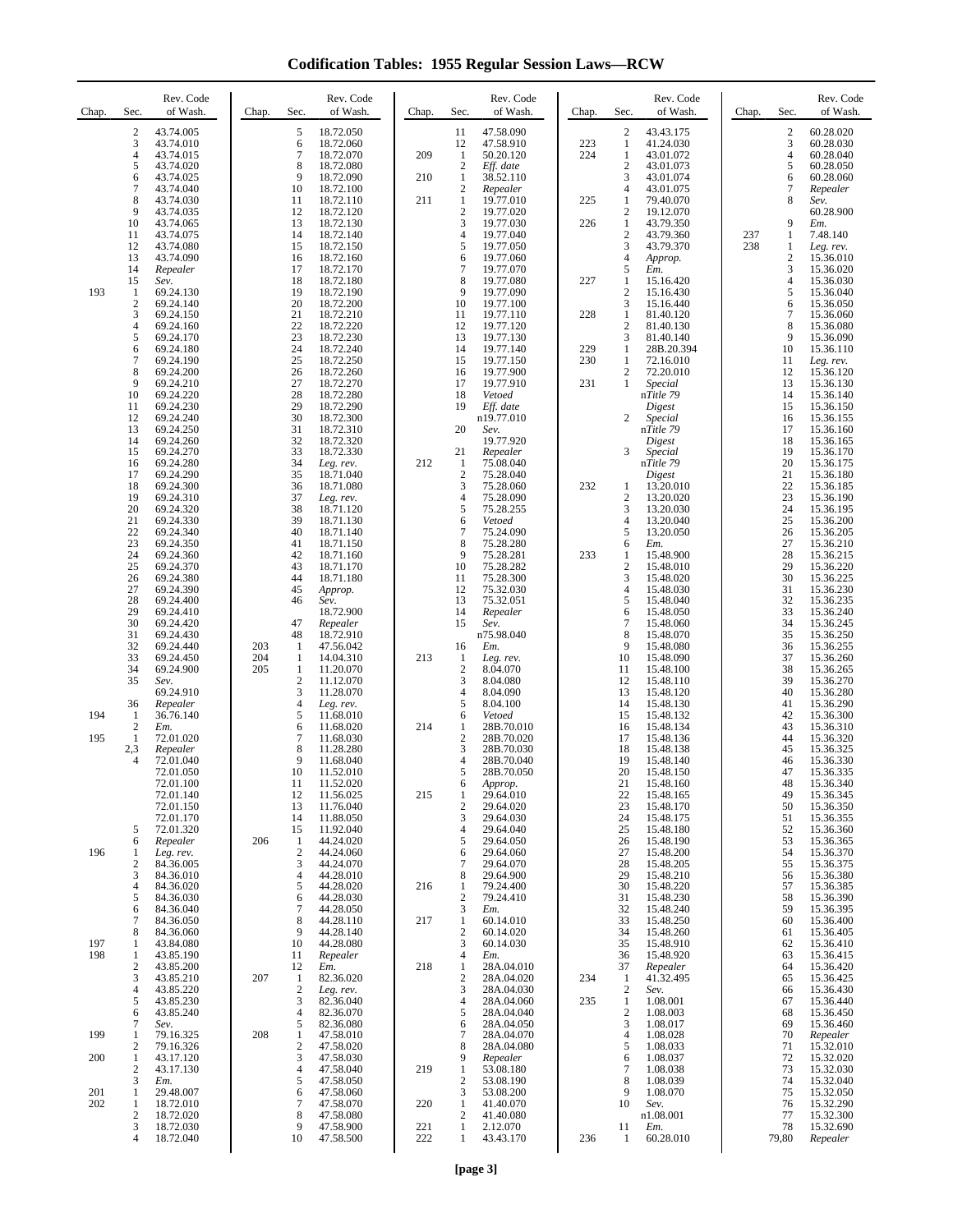**Codification Tables: 1955 Regular Session Laws—RCW**

| Chap.                    | Sec.                                                        | Rev. Code<br>of Wash.                                                                                                                     | Chap.      | Sec.                                                                                               | Rev. Code<br>of Wash.                                                                                                                      | Chap. | Sec.                                                                                     | Rev. Code<br>of Wash.                                                                                                                       | Chap.      | Sec.                                                                    | Rev. Code<br>of Wash.                                                                                                                       | Chap.      | Sec.                                                                                   | Rev. Code<br>of Wash.                                                                                                                      |
|--------------------------|-------------------------------------------------------------|-------------------------------------------------------------------------------------------------------------------------------------------|------------|----------------------------------------------------------------------------------------------------|--------------------------------------------------------------------------------------------------------------------------------------------|-------|------------------------------------------------------------------------------------------|---------------------------------------------------------------------------------------------------------------------------------------------|------------|-------------------------------------------------------------------------|---------------------------------------------------------------------------------------------------------------------------------------------|------------|----------------------------------------------------------------------------------------|--------------------------------------------------------------------------------------------------------------------------------------------|
| 239<br>240<br>241        | 81<br>1<br>$\mathbf{1}$<br>1<br>$\overline{2}$<br>3         | 15.32.390<br>60.20.030<br>75.02.170<br>9.94.010<br>9.94.020<br>9.94.030                                                                   |            | $\overline{7}$<br>8<br>9<br>10<br>11<br>12                                                         | 43.52.3415<br>43.52.342<br>43.52.3425<br>43.52.343<br>43.52.344<br>43.52.345                                                               |       | 12<br>13<br>14<br>15<br>16<br>17                                                         | 47.59.120<br>47.59.130<br>47.59.140<br>47.59.150<br>47.59.160<br>47.59.170                                                                  |            | 5<br>6<br>$\overline{7}$<br>8<br>9<br>10                                | 15.60.030<br>15.60.040<br>15.60.080<br>Leg. rev.<br>15.60.100<br>15.60.110                                                                  | 278<br>279 | 1<br>$\overline{c}$<br>3<br>$\overline{4}$<br>$\mathbf{1}$<br>$\mathfrak{2}$           | 70.86.010<br>70.86.020<br>70.86.030<br>70.86.040<br>79.24.200<br>79.24.210                                                                 |
| 242<br>243               | 4<br>5<br>6<br>1<br>1<br>2                                  | 9.94.040<br>9.94.050<br>9.94.060<br>72.12.050<br>46.68.120<br>Temporary                                                                   |            | 13<br>14<br>15<br>16<br>17<br>18                                                                   | 43.52.346<br>43.52.347<br>43.52.348<br>43.52.349<br>Repealer<br>43.52.260                                                                  |       | 18<br>19<br>20<br>21<br>22<br>23                                                         | 47.59.180<br>47.59.190<br>47.59.200<br>47.59.210<br>47.59.220<br>47.59.500                                                                  | 272        | 11<br>12<br>1<br>$\overline{c}$<br>3<br>4                               | 15.60.115<br>Repealer<br>26.40.010<br>26.40.020<br>26.40.030<br>26.40.040                                                                   |            | 3<br>$\overline{4}$<br>5<br>6<br>$\overline{7}$<br>8                                   | 79.24.220<br>79.24.230<br>79.24.240<br>79.24.250<br>79.24.260<br>79.24.270                                                                 |
| 244                      | 3<br>1<br>$\overline{2}$<br>3<br>4<br>5                     | Eff. date<br>43.43.120<br>43.43.260<br>43.43.300<br>43.43.165<br>43.43.265                                                                | 259        | 19<br>20<br>21<br>-1<br>$\sqrt{2}$<br>3                                                            | Approp.<br>43.52.900<br>Em.<br>46.16.200<br>46.20.160<br>46.68.020                                                                         |       | 24<br>25<br>26<br>27<br>28<br>29                                                         | 47.59.510<br>47.59.900<br>47.59.910<br>47.59.930<br>47.59.920<br>Repealer                                                                   |            | 5<br>6<br>7<br>8<br>9<br>10                                             | 26.40.050<br>26.40.060<br>26.40.070<br>26.40.080<br>26.40.090<br>26.40.100                                                                  | 280<br>281 | 9<br>$\mathbf{1}$<br>1<br>$\mathbf{2}$                                                 | Em.<br>Approp.<br>Special<br>nTitle 79<br>Digest<br>Special                                                                                |
| 245<br>246<br>247<br>248 | 1<br>2<br>1<br>1<br>$\mathbf{1}$                            | 72.68.020<br>72.68.010<br>9.92.050<br>72.36.110<br>72.01.210                                                                              | 260<br>261 | 4<br>5<br>6<br>1<br>$\mathbf{1}$                                                                   | 46.68.030<br>46.68.040<br>82.44.110<br>72.40.040<br>Special                                                                                | 269   | 30<br>1<br>$\sqrt{2}$<br>3<br>$\overline{4}$                                             | Em.<br>46.37.010<br>46.37.020<br>46.37.030<br>46.37.040                                                                                     | 273        | 1<br>$\overline{c}$<br>3<br>4<br>5                                      | Leg. rev.<br>74.09.010<br>74.09.020<br>74.09.030<br>74.09.040                                                                               |            | 3                                                                                      | nTitle 79<br>Digest<br>Special<br>nTitle 79<br>Digest                                                                                      |
| 249                      | 2<br>3<br>4<br>5<br>6<br>1                                  | 72.01.220<br>72.01.230<br>72.01.240<br>72.01.250<br>Repealer<br>26.20.030                                                                 |            | $\mathbf{2}$<br>3                                                                                  | nTitle 79<br>Digest<br>Special<br>nTitle 79<br>Digest<br>Special                                                                           |       | 5<br>6<br>$\overline{7}$<br>8<br>9<br>10                                                 | 46.37.050<br>46.37.060<br>46.37.070<br>46.37.080<br>46.37.090<br>46.37.100                                                                  |            | 6<br>$\overline{7}$<br>8<br>9<br>10<br>11                               | 74.09.050<br>74.09.060<br>74.09.070<br>74.09.080<br>74.09.090<br>74.09.100                                                                  | 282        | 1<br>$\boldsymbol{2}$<br>3<br>$\overline{4}$<br>5<br>6                                 | 19.18.010<br>19.18.020<br>19.18.030<br>19.18.060<br>19.18.050<br>19.18.070                                                                 |
| 250<br>251               | 1<br>1<br>$\mathfrak{2}$<br>3<br>$\overline{4}$<br>5        | 60.68.040<br>84.41.010<br>84.41.020<br>84.41.030<br>84.41.040<br>84.41.050                                                                | 262        | 1<br>$\overline{c}$<br>3<br>$\overline{4}$                                                         | nTitle 79<br>Digest<br>20.12.020<br>20.12.030<br>20.08.050<br>20.04.120                                                                    |       | 11<br>12<br>13<br>14<br>15<br>16                                                         | 46.37.110<br>46.37.120<br>46.37.130<br>46.37.140<br>46.37.150<br>46.37.160                                                                  |            | 12<br>13<br>14<br>15<br>16<br>17                                        | 74.09.110<br>74.09.120<br>74.09.130<br>74.09.140<br>74.09.150<br>74.09.160                                                                  |            | 7<br>8<br>9<br>10<br>11<br>12                                                          | 19.18.120<br>19.18.130<br>19.18.140<br>19.18.080<br>19.18.100<br>19.18.090                                                                 |
|                          | 6<br>7<br>8<br>9<br>10<br>11<br>12<br>13<br>14<br>15<br>16  | 84.41.060<br>84.41.070<br>84.41.080<br>84.41.090<br>36.21.011<br>84.41.110<br>84.41.120<br>84.41.130<br>84.41.140<br>Approp.<br>84.41.900 | 263        | 5<br>$\mathbf{1}$<br>$\sqrt{2}$<br>3<br>$\overline{4}$<br>5<br>6<br>$\overline{7}$<br>8<br>9<br>10 | Repealer<br>41.24.010<br>41.24.250<br>41.24.260<br>41.24.270<br>41.24.280<br>41.24.290<br>41.24.300<br>41.24.310<br>41.24.080<br>41.24.120 |       | 17<br>18<br>19<br>20<br>21<br>22<br>23<br>24<br>25<br>26<br>27                           | 46.37.170<br>46.37.180<br>46.37.190<br>46.37.200<br>46.37.210<br>46.37.220<br>46.37.230<br>46.37.240<br>46.37.250<br>46.37.260<br>46.37.270 | 274        | 18<br>19<br>20<br>21<br>22<br>23<br>24<br>1<br>$\overline{c}$<br>3<br>4 | 74.09.170<br>74.09.180<br>Repealer<br>74.04.050<br>74.09.900<br>74.09.190<br>Eff. date<br>41.32.010<br>41.32.030<br>41.32.160<br>41.32.170  | 283<br>284 | 13<br>14<br>15<br>1<br>$\mathbf{1}$<br>$\overline{c}$<br>3<br>$\overline{4}$<br>5<br>6 | 19.18.110<br>19.18.040<br>Sev.<br>19.18.900<br>46.70.090<br>13.24.010<br>13.24.020<br>13.24.030<br>13.24.040<br>13.24.050<br>13.24.060     |
| 252                      | 17<br>18<br>1<br>$\mathfrak{2}$<br>3<br>$\overline{4}$      | Repealer<br>Em.<br>35.21.425<br>35.21.426<br>35.21.427<br>Em.                                                                             | 264<br>265 | 11<br>12<br>1<br>1                                                                                 | Approp.<br>Constr.<br>Savings<br>n41.24.010<br>82.44.010<br>46.16.010                                                                      |       | 28<br>29<br>30<br>31<br>32<br>33                                                         | 46.37.280<br>46.37.290<br>46.37.300<br>46.37.310<br>46.37.320<br>46.37.330                                                                  |            | 5<br>6<br>7<br>8<br>9<br>10                                             | 41.32.190<br>41.32.200<br>41.32.240<br>41.32.260<br>41.32.280<br>41.32.290                                                                  | 285        | 7<br>8<br>1<br>$\mathbf{2}$<br>3<br>$\overline{4}$                                     | 13.24.900<br>Em.<br>Leg. rev.<br>43.17.010<br>43.17.020<br>43.19.010                                                                       |
| 253                      | 1<br>2<br>3<br>$\overline{4}$<br>5<br>6                     | 84.49.010<br>84.49.020<br>84.49.030<br>84.49.040<br>84.49.050<br>84.49.060                                                                | 266<br>267 | 1<br>$\overline{c}$<br>3<br>$\overline{4}$<br>5<br>1                                               | Leg. rev.<br>35.67.010<br>35.67.020<br>35.67.192<br>35.67.194<br>70.41.010                                                                 |       | 34<br>35<br>36<br>37<br>38<br>39                                                         | 46.37.340<br>46.37.350<br>47.37.360<br>46.37.370<br>46.37.380<br>46.37.390                                                                  |            | 11<br>12<br>13<br>14<br>15<br>16                                        | 41.32.300<br>41.32.310<br>41.32.320<br>41.32.330<br>41.32.340<br>41.32.350                                                                  |            | 5<br>6<br>7<br>8<br>9<br>10                                                            | 43.19.020<br>43.19.040<br>43.19.100<br>43.19.110<br>43.19.125<br>43.19.180                                                                 |
| 254                      | 7<br>8<br>1<br>2<br>3<br>4<br>5<br>6<br>7                   | 84.49.070<br>Em.<br>11.08.130<br>11.08.140<br>11.08.150<br>11.08.160<br>11.08.170<br>11.08.180<br>11.08.190                               |            | $\overline{c}$<br>3<br>4<br>5<br>6<br>$\tau$<br>8<br>9<br>10                                       | 70.41.020<br>70.41.030<br>70.41.040<br>70.41.050<br>70.41.060<br>70.41.070<br>70.41.080<br>70.41.090<br>70.41.100                          |       | 40<br>41<br>42<br>43<br>44<br>45<br>46<br>47<br>48                                       | 46.37.400<br>46.37.410<br>46.37.420<br>46.37.430<br>46.37.440<br>46.37.450<br>46.37.460<br>46.37.470<br>Repealer                            |            | 17<br>18<br>19<br>20<br>21<br>22<br>23<br>24<br>25                      | 41.32.360<br>41.32.390<br>41.32.410<br>41.32.430<br>41.32.480<br>41.32.490<br>41.32.500<br>41.32.510<br>41.32.520                           |            | 11<br>12<br>13<br>14<br>15<br>16<br>17<br>18<br>19                                     | Leg. rev.<br>43.19.190<br>43.19.200<br>43.19.220<br>Leg. rev.<br>43.19.230<br>73.12.020<br>43.19.015<br>Repealer                           |
| 255                      | 8<br>9<br>10<br>11<br>12<br>13<br>14<br>15<br>16<br>17<br>1 | 11.08.200<br>11.08.210<br>11.08.220<br>11.08.230<br>11.08.240<br>11.08.250<br>11.08.260<br>11.08.270<br>11.08.280<br>Approp.<br>64.16.010 |            | 11<br>12<br>13<br>14<br>15<br>16<br>17<br>18<br>19,20<br>21                                        | 70.41.110<br>70.41.120<br>70.41.130<br>70.41.140<br>70.41.150<br>70.41.160<br>70.41.170<br>70.41.180<br>Approp.<br>Sev.<br>70.41.900       | 270   | 49<br>1<br>$\sqrt{2}$<br>3<br>$\overline{4}$<br>5<br>6<br>$\overline{7}$<br>8<br>9<br>10 | Em.<br>Leg. rev.<br>49.60.050<br>49.60.060<br>49.60.070<br>49.60.080<br>49.60.090<br>49.60.100<br>49.60.120<br>49.60.130<br>49.60.140       | 275<br>276 | 26<br>27<br>28<br>29<br>30<br>1<br>$\overline{c}$<br>1<br>2<br>3<br>4   | 41.32.530<br>41.32.540<br>41.32.550<br>41.32.560<br>41.32.570<br>18.53.050<br>18.53.055<br>Leg. rev.<br>75.12.140<br>75.12.150<br>75.12.160 | 286        | 20<br>21<br>1<br>$\mathfrak{2}$<br>3<br>$\overline{4}$<br>5<br>6<br>7<br>8<br>9        | 47.56.020<br>46.08.150<br>50.12.010<br>50.16.010<br>50.20.030<br>Repealer<br>50.24.020<br>Leg. rev.<br>50.24.190<br>50.24.200<br>Leg. rev. |
| 256<br>257<br>258        | 1<br>1<br>2<br>1                                            | 28A.61.060<br>Temporary<br>nTitle 79<br>Digest<br>Repealer<br>43.52.300                                                                   | 268        | 1<br>$\boldsymbol{2}$<br>3<br>$\overline{4}$<br>5<br>6                                             | 47.59.010<br>47.59.020<br>47.59.030<br>47.59.040<br>47.59.050<br>47.59.060                                                                 |       | 11<br>12<br>13<br>14<br>15<br>16                                                         | 49.60.150<br>49.60.160<br>49.60.170<br>Leg. rev.<br>49.60.230<br>49.60.240                                                                  | 277        | 5<br>6<br>1<br>$\overline{2}$<br>3                                      | Sev.<br>n75.98.040<br>Em.<br>41.40.010<br>41.40.120<br>41.40.150                                                                            |            | 10<br>11<br>12<br>13<br>14<br>15                                                       | 50.28.010<br>50.28.020<br>50.28.030<br>50.28.040<br>Leg. rev.<br>50.28.050                                                                 |
|                          | 2<br>3<br>4<br>5<br>6                                       | 43.52.320<br>43.52.360<br>43.52.390<br>43.52.340<br>43.52.341                                                                             |            | $\tau$<br>8<br>9<br>10<br>11                                                                       | 47.59.070<br>47.59.080<br>47.59.090<br>47.59.100<br>47.59.110                                                                              | 271   | 17<br>1<br>$\sqrt{2}$<br>3<br>$\overline{4}$                                             | 49.60.250<br>15.60.005<br>15.60.015<br>Leg. rev.<br>15.60.020                                                                               |            | 4<br>5<br>6<br>7<br>8                                                   | 41.40.180<br>41.40.200<br>41.40.290<br>41.40.310<br>Em.                                                                                     | 287        | 16<br>17<br>1<br>$\overline{c}$                                                        | 50.28.060<br>Eff. date<br>n50.24.020<br>82.40.010<br>82.40.030                                                                             |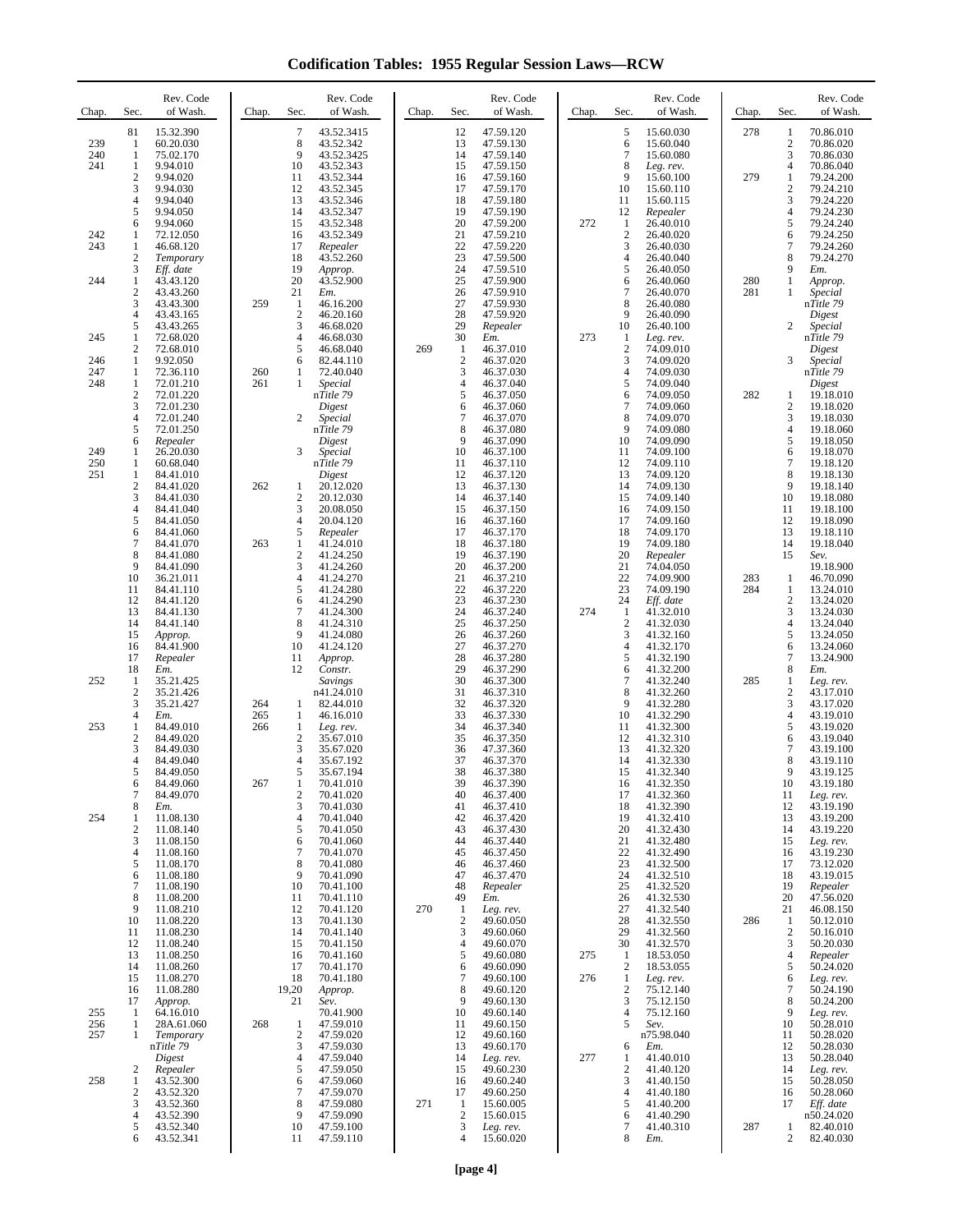**Codification Tables: 1955 Regular Session Laws—RCW**

| Chap.      | Sec.                                    | Rev. Code<br>of Wash.  | Chap. | Sec.                           | Rev. Code<br>of Wash.     | Chap.      | Sec.                                          | Rev. Code<br>of Wash.  | Chap.      | Sec.                             | Rev. Code<br>of Wash.  | Chap.      | Sec.                           | Rev. Code<br>of Wash.    |
|------------|-----------------------------------------|------------------------|-------|--------------------------------|---------------------------|------------|-----------------------------------------------|------------------------|------------|----------------------------------|------------------------|------------|--------------------------------|--------------------------|
|            | 3<br>4                                  | 82.40.260<br>82.40.040 |       | 3<br>4                         | 9.03.030<br>9.03.040      | 306        | 18<br>1                                       | 18.83.180              | 321        | $\mathbf{1}$<br>$\boldsymbol{2}$ | Leg. rev.<br>16.72.010 |            | 12<br>13                       | 35.18.270                |
|            | 5                                       | 82.40.130              | 299   | 1                              | 58.16.060                 | 307        | $\mathbf{1}$                                  | 15.80.070<br>43.96.010 |            | 3                                | 16.72.020              |            | 14                             | Leg. rev.<br>35.18.110   |
|            | 6<br>7                                  | 82.40.140<br>82.40.170 | 300   | $\mathfrak{2}$<br>$\mathbf{1}$ | Em.<br>22.08.010          |            | $\overline{c}$<br>3                           | 43.96.020<br>43.96.030 |            | 4<br>5                           | 16.72.030<br>16.72.040 |            | 15<br>16                       | 35.18.150<br>Leg. rev.   |
|            | 8<br>9                                  | 82.40.180<br>82.40.250 |       | $\mathfrak{2}$<br>3            | Leg. rev.<br>81.92.010    | 308        | 4<br>1                                        | Approp.<br>15.12.110   |            | 6<br>7                           | 16.72.050<br>Repealer  |            | 17<br>18                       | 35.18.120<br>35.18.130   |
|            | 10                                      | 82.40.270              |       | $\overline{4}$<br>5            | 81.92.040                 | 309        | 1<br>$\overline{2}$                           | Leg. rev.              | 322<br>323 | 1                                | 35.33.120              |            | 19                             | 35.18.140                |
|            | 11<br>12                                | 82.40.045<br>82.40.115 | 301   | 1                              | Em.<br>79.56.010          |            | 3                                             | 35.17.110<br>35.17.040 |            | 1<br>$\boldsymbol{2}$            | Leg. rev.<br>29.33.130 |            | 20<br>21                       | 35.18.170<br>Leg. rev.   |
| 288        | 13<br>-1                                | 82.40.046<br>66.32.020 |       | $\overline{c}$<br>3            | Approp.<br><i>Special</i> | 310        | $\mathbf{1}$<br>$\sqrt{2}$                    | 36.86.040<br>Leg. rev. |            | 3<br>$\overline{4}$              | 29.33.140<br>29.33.150 |            | 22<br>23                       | 35.18.240<br>35.18.250   |
| 289        | 1<br>$\overline{2}$                     | Leg. rev.<br>66.44.090 | 302   | $\mathbf{1}$<br>$\mathfrak{2}$ | 30.04.122<br>30.04.124    |            | 3<br>$\overline{4}$                           | 81.53.030<br>81.53.040 | 324        | 5<br>1                           | 29.33.160<br>79.28.070 |            | 24<br>25                       | 35.18.285<br>Leg. rev.   |
|            | 3                                       | 66.44.130              | 303   | $\mathbf{1}$                   | 48.13.120                 |            | 5                                             | 81.53.050              |            | 2                                | 79.28.080              |            | 26                             | 35.27.420                |
|            | $\overline{4}$<br>5                     | 66.44.140<br>66.44.150 |       | $\mathbf{2}$<br>3              | 48.13.130<br>48.13.140    |            | 6<br>$\overline{7}$                           | 36.86.100<br>47.32.140 | 325<br>326 | 1<br>1                           | 73.32.043<br>70.82.021 |            | 27<br>28                       | 35.27.450<br>35.27.460   |
|            | 6<br>7                                  | 66.44.160<br>66.44.170 |       | $\overline{4}$<br>5            | 48.14.010<br>48.15.090    | 311        | 8<br>1                                        | 47.36.055<br>47.10.280 |            | $\overline{c}$<br>3              | 70.82.022<br>79.82.023 |            | 29<br>30                       | 35.27.470<br>35.27.480   |
| 290        | 8<br>1                                  | 66.24.060<br>35.20.010 |       | 6<br>$\tau$                    | 48.15.100<br>48.15.110    |            | $\overline{2}$<br>$\ensuremath{\mathfrak{Z}}$ | 47.10.290<br>47.10.300 |            | 4<br>5                           | 70.82.024<br>Em.       |            | 31<br>32                       | Leg. rev.<br>35.33.080   |
|            | $\overline{2}$                          | 35.20.020              |       | 8                              | 48.15.150                 |            | $\overline{4}$                                | 47.10.310              | 327        | 1                                | 70.32.022              |            | 33                             | 35.33.090                |
|            | 3<br>4                                  | 35.20.030<br>35.20.040 |       | 9<br>10                        | 48.17.060<br>48.17.110    |            | 5<br>6                                        | 47.10.320<br>47.10.330 |            | $\overline{c}$<br>3              | 70.32.023<br>70.32.024 |            | 34<br>35                       | 35.33.100<br>35.33.150   |
|            | 5<br>6                                  | 35.20.050<br>35.20.060 |       | 11<br>12                       | 48.17.120<br>Repealer     |            | $\overline{7}$<br>8                           | 47.10.340<br>47.10.350 |            | $\overline{4}$<br>5              | 70.32.025<br>Em.       | 338        | 36<br>1                        | Sev.<br>85.08.300        |
|            | 7<br>8                                  | 35.20.070<br>35.20.080 |       | 13<br>14                       | 48.17.160<br>48.17.200    |            | 9<br>10                                       | 47.10.360<br>47.10.370 | 328        | 1<br>$\overline{c}$              | 43.79.141<br>43.79.142 | 339<br>340 | 1<br>1                         | 42.24.030<br>43.03.028   |
|            | 9                                       | 35.20.090              |       | 15                             | 48.17.510                 |            | 11                                            | 47.10.380              |            | 3                                | 43.79.143              |            | $\overline{c}$                 | 43.03.040                |
|            | 10<br>11                                | 35.20.100<br>35.20.110 |       | 16<br>17                       | 48.18.300<br>48.21.110    |            | 12<br>13                                      | 47.10.390<br>47.10.400 |            | 4<br>5                           | 43.79.144<br>43.79.145 |            | 3<br>$\overline{4}$            | 43.41.010<br>Leg. rev.   |
|            | 12<br>13                                | 35.20.120<br>35.20.130 |       | 18<br>19                       | 48.24.040<br>48.24.050    | 312        | 14<br>1                                       | Em.<br>Leg. rev.       | 329        | 6<br>1                           | Em.<br>43.79.221       |            | 5                              | S by 1953<br>c 281       |
|            | 14<br>15                                | 35.20.140<br>35.20.150 |       | 20<br>21                       | 48.24.060<br>48.24.070    |            | $\boldsymbol{2}$<br>3                         | 36.72.050<br>36.72.060 |            | $\overline{c}$<br>3              | 43.79.222<br>43.79.223 |            | 6                              | S by 1953<br>c 281       |
|            | 16<br>17                                | 35.20.160<br>35.20.170 |       | 22<br>23                       | 48.24.085<br>48.24.160    | 313        | $\mathbf{1}$<br>$\boldsymbol{2}$              | 18.18.010              |            | $\overline{4}$<br>5              | 43.79.224              |            | 7<br>8                         | 80.01.010                |
|            | 18                                      | 35.20.180              |       | 24                             | 48.24.180                 |            | 3                                             | Leg. rev.<br>18.18.090 | 330        | 1                                | Em.<br>43.79.340       |            | 9                              | Leg. rev.<br>9.95.003    |
|            | 19<br>20                                | 35.20.190<br>35.20.200 |       | 25<br>26                       | 48.36.070<br>Repealer     |            | $\overline{4}$<br>5                           | 18.18.110<br>18.18.130 |            | 2<br>3                           | 43.79.341<br>43.79.342 |            | 10<br>11                       | 9.95.005<br>9.95.265     |
|            | 21<br>22                                | 35.20.210<br>35.20.220 |       | 27<br>28                       | 48.36.350<br>48.17.330    |            | 6<br>$\tau$                                   | 18.18.140<br>Repealer  |            | 4<br>5                           | 43.79.343<br>Em.       |            | 12<br>13                       | 43.78.070<br>Em.         |
|            | 23<br>24                                | 35.20.230<br>35.20.240 | 304   | 29<br>1                        | 48.24.020<br>89.08.020    | 314        | 1<br>$\mathfrak{2}$                           | Leg. rev.<br>72.60.010 | 331        | 1<br>$\overline{c}$              | 43.79.171<br>43.79.172 | 341        | $1 - 7$<br>8                   | Temporary<br>Exp. date   |
|            | 25                                      | 35.20.250              |       | $\mathfrak{2}$                 | Leg. rev.                 |            | 3                                             | 72.60.030              |            | 3                                | 43.79.173              |            | 9                              | Em.                      |
|            | 26<br>27                                | 35.20.260<br>35.20.900 |       | 3<br>$\overline{4}$            | 89.08.030<br>89.08.040    |            | $\overline{4}$<br>5                           | 72.60.040<br>72.60.050 |            | 4<br>5                           | 43.79.174<br>43.79.175 | 342        | $\mathbf{1}$<br>$\overline{2}$ | Leg. rev.<br>85.05.430   |
|            | 28<br>29                                | 35.20.910<br>35.20.920 |       | 5<br>6                         | 89.08.050<br>89.08.060    |            | 6<br>$\overline{7}$                           | 72.60.060<br>72.60.070 | 332        | 6<br>1                           | Em.<br>43.79.071       |            | 3<br>4                         | 85.05.440<br>85.05.450   |
| 291        | $\mathbf{1}$<br>$\overline{\mathbf{c}}$ | 26.32.010<br>26.32.020 |       | 7<br>8                         | 89.08.070<br>Leg. rev.    |            | 8<br>9                                        | 72.60.080<br>72.60.090 |            | $\overline{c}$<br>3              | 43.79.072<br>43.79.073 |            | 5<br>6                         | 85.05.460<br>85.05.470   |
|            | 3<br>4                                  | 26.32.030<br>26.32.040 |       | 9<br>10                        | 89.08.090<br>89.08.100    |            | 10<br>11                                      | 72.60.100<br>72.60.110 |            | 4<br>5                           | 43.79.074<br>43.79.075 | 343        | 1<br>$\overline{c}$            | 15.36.692<br>15.36.694   |
|            | 5                                       | 26.32.050              |       | 11                             | 89.08.110                 |            | 12                                            | 72.60.120              |            | 6                                | Em.                    |            | 3                              | 15.36.696                |
|            | 6<br>7                                  | 26.32.060<br>26.32.070 |       | 12<br>13                       | 89.08.120<br>89.08.130    |            | 13<br>14                                      | 72.60.130<br>72.60.140 | 333        | 1<br>$\overline{c}$              | 43.79.300<br>43.79.301 |            | 4<br>5                         | 15.36.698<br>Em.         |
|            | 8<br>9                                  | 26.32.080<br>26.32.090 |       | 14<br>15                       | 89.08.140<br>89.08.150    |            | 15<br>16                                      | 72.60.150<br>72.60.160 |            | 3<br>4                           | 43.79.302<br>43.79.303 | 344        | -1<br>2                        | 28A.56.010<br>28A.56.020 |
|            | 10<br>11                                | 26.32.100<br>26.32.110 |       | 16<br>17                       | 89.08.160<br>89.08.170    |            | 17<br>18                                      | 72.60.170<br>72.60.180 |            | 5<br>6                           | 43.79.304<br>Em.       |            | 3<br>$\overline{4}$            | 28A.56.030<br>28A.56.040 |
|            | 12<br>13                                | 26.32.120<br>26.32.130 |       | 18<br>19                       | 89.08.180<br>89.08.190    | 315<br>316 | 1<br>1                                        | 22.08.150<br>Leg. rev. | 334        | 1<br>$\overline{c}$              | 43.79.310<br>43.79.311 |            | 5<br>6                         | 28A.56.050<br>28A.56.060 |
|            | 14                                      | 26.32.140              |       | 20                             | Leg. rev.                 |            | $\sqrt{2}$                                    | 80.04.010              |            | 3                                | 43.79.312              |            | 7                              | 28A.56.070               |
|            | 15<br>16                                | 26.32.150<br>26.32.160 |       | 21<br>22                       | 89.08.200<br>89.08.210    |            | 3<br>$\overline{4}$                           | 81.04.010<br>80.28.190 |            | 4<br>5                           | 43.79.313<br>43.79.314 |            | 8<br>9                         | 28.56.080<br>28.56.090   |
| 292        | 17<br>-1                                | Repealer<br>73.33.010  |       | 23<br>24                       | 89.08.220<br>Leg. rev.    |            | 5<br>6                                        | 80.28.200<br>80.28.210 | 335        | 6<br>1                           | Em.<br>43.79.320       |            | 10<br>11                       | 28.56.100<br>28.56.110   |
|            | $\overline{2}$<br>3                     | 73.33.020<br>73.33.030 |       | 25<br>26                       | 89.08.350<br>89.08.360    | 317        | 1<br>$\overline{c}$                           | 29.85.270<br>29.85.280 |            | $\overline{c}$<br>3              | 43.79.321<br>43.79.322 |            | 12<br>13                       | 28.56.120<br>28.56.130   |
|            | 4<br>5                                  | 73.33.040<br>73.33.050 |       | 27<br>28                       | 89.08.370<br>89.08.380    | 318        | 1<br>$\mathbf{2}$                             | 72.50.010<br>72.50.020 |            | $\overline{4}$<br>5              | 43.79.323<br>43.79.324 |            | 14<br>15                       | 28.56.140<br>28.56.150   |
|            | 6                                       | 73.33.060              |       | 29                             | Repealer                  |            | 3                                             | 72.50.030              |            | 6                                | Em.                    |            | 16                             | 28.56.160                |
|            | 7<br>8                                  | 73.33.070<br>73.33.080 | 305   | $\mathbf{1}$<br>$\mathfrak{2}$ | 18.83.010<br>18.83.020    |            | $\overline{4}$<br>5                           | 72.50.040<br>72.50.050 | 336        | 1<br>$\overline{c}$              | 60.12.180<br>60.12.030 |            | 17<br>18                       | Sev.<br>Em.              |
|            | 9<br>10                                 | 73.33.090<br>73.33.100 |       | 3<br>$\overline{4}$            | 18.83.030<br>18.83.040    |            | 6<br>7                                        | 72.50.060<br>72.50.070 |            | 3<br>$\overline{4}$              | 60.12.190<br>60.12.200 | 345        | 1<br>$\mathfrak{2}$            | 35.04.010<br>35.04.020   |
|            | 11<br>12                                | 73.33.110<br>73.33.120 |       | 5<br>6                         | 18.83.050<br>18.83.060    |            | 8<br>9                                        | 72.50.080<br>72.50.090 |            | 5<br>6                           | 60.12.080<br>60.12.210 |            | 3<br>$\overline{4}$            | 35.04.030<br>35.04.040   |
|            | 13                                      | Sev.<br>73.33.900      |       | 7<br>8                         | 18.83.070<br>18.83.080    |            | 10<br>11                                      | 72.50.100<br>72.50.110 | 337        | 1<br>$\overline{c}$              | Leg. rev.<br>35.18.010 |            | 5<br>6                         | 35.04.050<br>35.04.060   |
| 293        | 1                                       | 79.24.300              |       | 9                              | 18.83.090                 | 319        | 1<br>$\mathbf{2}$                             | Leg. rev.              |            | 3                                | 35.18.020              |            | 7<br>8                         | 35.04.070                |
|            | 2<br>3                                  | 79.24.310<br>79.24.320 |       | 10<br>11                       | 18.83.100<br>18.83.110    |            | 3                                             | 35.01.010<br>35.01.020 |            | 4<br>5                           | 35.18.040<br>35.18.050 |            | 9                              | 35.04.080<br>35.04.090   |
| 294<br>295 | 1<br>1                                  | Special<br>27.08.045   |       | 12<br>13                       | 18.83.130<br>18.83.120    |            | 4<br>5                                        | 35.01.030<br>35.01.040 |            | 6<br>7                           | 35.18.060<br>35.18.090 |            | 10<br>11                       | 35.04.100<br>35.04.110   |
| 296<br>297 | 1<br>1                                  | 30.12.200<br>36.37.040 |       | 14<br>15                       | 18.83.140<br>18.83.150    |            | 6<br>$\overline{7}$                           | 35.06.010<br>35.06.020 |            | 8<br>9                           | 35.18.100<br>35.18.190 |            | 12<br>13                       | 35.04.120<br>35.04.130   |
| 298        | 1<br>2                                  | 9.03.010<br>9.03.020   |       | 16<br>17                       | 18.83.160<br>18.83.170    | 320        | 1<br>$\overline{c}$                           | 9.31.005<br>9.31.010   |            | 10<br>11                         | 35.18.200<br>35.18.210 |            | 14<br>15                       | 35.04.140<br>35.04.150   |
|            |                                         |                        |       |                                |                           |            |                                               |                        |            |                                  |                        |            |                                |                          |